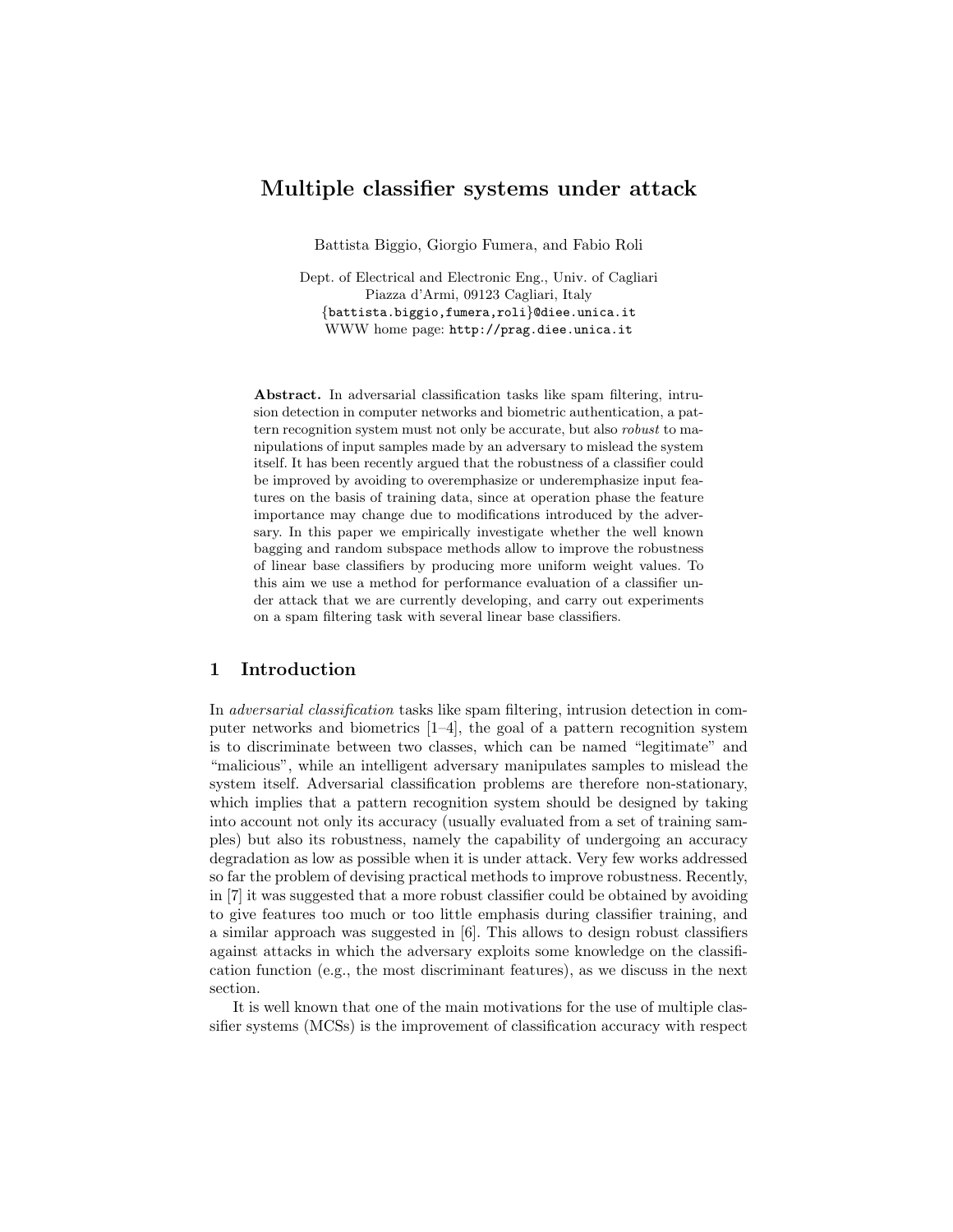to a single classifier. Recently, MCSs have also been applied to adversarial classification tasks based only on intuitive motivations, although there is no clear evidence so far that they can be also useful to improve robustness. Our aim is to investigate whether and under which conditions MCSs allow to improve the robustness of a pattern recognition system in adversarial classification tasks, with respect to a single classifier architecture. In this work we will focus on two of the most known methods for constructing MCSs, namely bagging [8] and the random subspace method (RSM) [9]. The reason is that we argue that these methods could result in avoiding to give features too much or too little emphasis with respect to a single classifier during classifier training, which is the strategy suggested in [7] to improve robustness. Accordingly, we first experimentally investigate whether this assumption holds in practice, and then, whether this allows bagging and RSM to produce more robust classifiers. Our experimental analysis was carried out on a spam filtering task, using the well known and widespread open source anti-spam filter  $SpamAssassin$  [10].

In Sect. 2 we survey related works. The method to assess the robustness is explained in Sect. 4.1. The experiments are reported in Sects. 4 and 5.

# 2 Related works

MCSs are currently being used in several adversarial classification tasks, like multimodal biometric systems [1, 4], intrusion detection in computer systems [2], and spam filtering [11–13]. Two practical reasons are that in many of such tasks several heterogeneous feature subsets are available, and they can be easily exploited in a MCS architecture where each individual classifier is trained on a different feature subset [1]; moreover, in tasks like intrusion detection it is often necessary to face never-seen-before attacks, which can be easily done with a MCS architecture by adding new classifiers. For instance, MCSs are used in commercial spam filters which use heterogeneous information sources to label incoming e-mails (like the e-mail's text, its header, the attached images if any, etc.). Another motivation was proposed by several authors: using many classifiers would improve robustness because it would require the adversary to evade all the individual classifiers, or at least more than one of them, to evade the whole system  $[4, 2, 11]$ . However, we point out that this motivation is only based on intuition, and its validity has never been evaluated. Accordingly, understanding whether and how MCSs actually allow to improve robustness is still an open question.

In our past works we addressed this problem under several viewpoints. Since adding new detection rules to a system in response to new attacks is a common practice in spam filtering and in intrusion detection in computer systems, in [14] we investigated whether adding classifiers to a given ensemble can improve its robustness. In [15] we analysed a randomization strategy based on MCSs to improve robustness by preventing an adversary from gaining too much knowledge on a classifier. However in these works we used an analytical model for adversarial classification problems proposed in [5], which is based on unrealis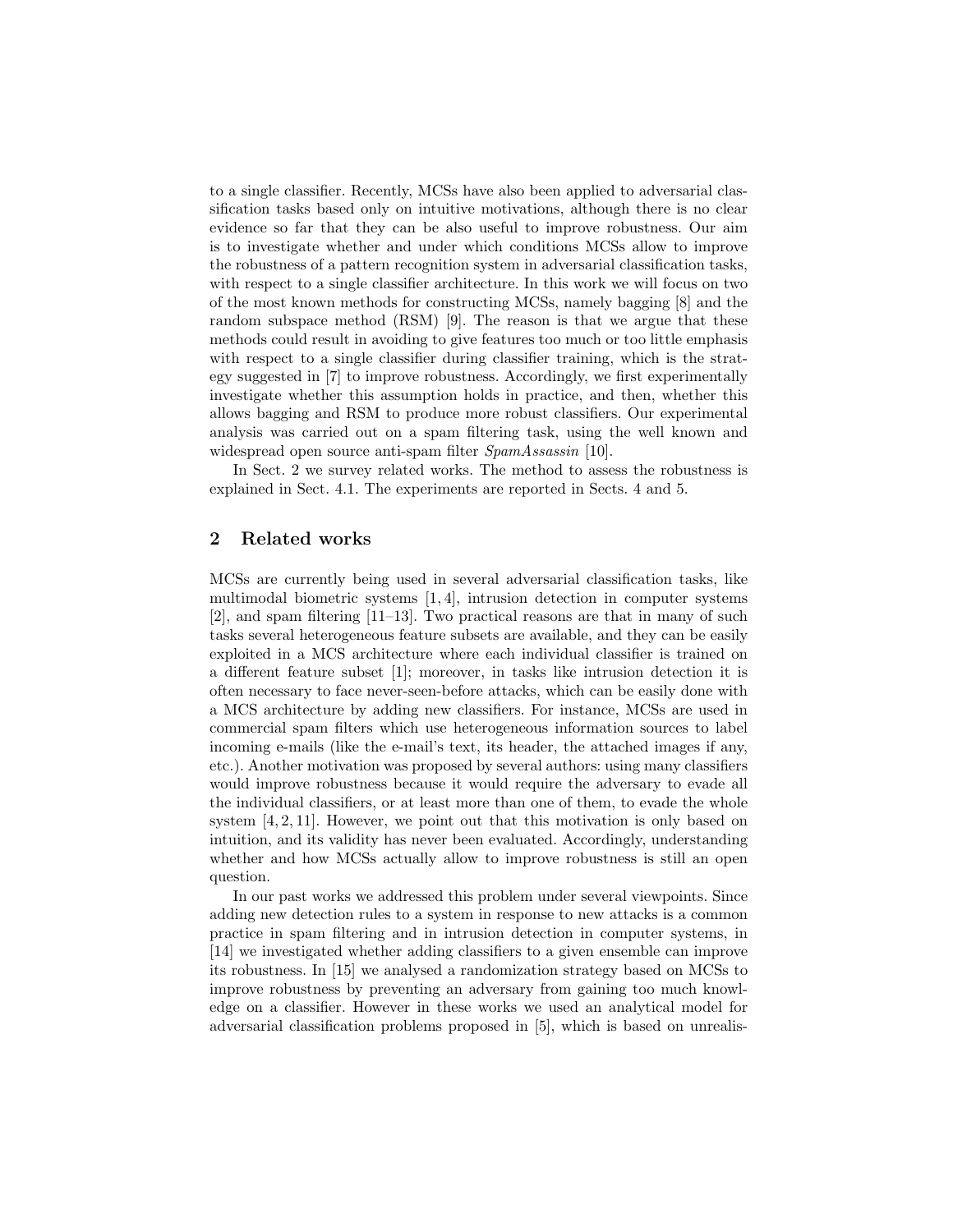tic assumptions, and thus our results could not be exploited to devise practical methods to design robust classifiers. In [16] we provided an empirical evidence<sup>1</sup> that a MCS architecture can be more robust than a single classifier architecture. This work was however limited to a non-standard MCS architecture (a logic OR of Boolean outputs of individual classifiers).

Among the few practical methods proposed so far in the literature for improving classifier robustness, the ones in [6, 7] are particularly interesting since they are not limited to a specific task. In [7] it was pointed out that assessing the performance of a classifier during its design phase is likely to provide an optimistic estimate of the performance at operation phase, since training samples cannot contain any attack targeted to the classifier under design. In particular, if some features have a high discriminant capability on training samples and the adversary is aware of that, he could manipulate his samples at operation phase to modify the values of such features. The consequence is that their discriminant capability becomes lower at operation phase. For instance, text classifiers based on the bag of words feature model (in which terms occurrence or frequency are used as features) are widely used in spam filters. However spammers can guess the most discriminant terms that characterize spam and legitimate emails, and indeed two real and widely used attack strategies consist in camouflaging "spammy" terms (e.g., by misspelling them) to avoid their detection, and in adding "legitimate" terms not related to the spam message. The strategy proposed in [7] to improve robustness is hence to avoid to give features too much or too little emphasis during classifier training, to protect the classifier against such kinds of attacks. Several versions of this strategy were devised for linear classifiers, resulting in learning algorithms whose goal is a trade-off between attaining a high training accuracy and forcing the feature weights to be as much uniform as possible. A seemingly different strategy was proposed in [6], where a SVM-like learning algorithm was developed to make a linear classifier based on Boolean features robust against the modification of the most important features. Interestingly, it turns out that the effect of the proposed algorithm is similar to the strategy of [7], namely it results in producing more uniform weight values.

# 3 Motivations of this work

The strategies in [6, 7] are based on the intuition that, to improve robustness against attacks based on some knowledge on the relevance of each feature in the classifier's decision function, it can be useful to prevent the learning algorithm to overemphasize or underemphasize features. In the case of linear classifiers this strategy can be implemented by forcing the feature weights to be as uniform as possible. In this paper we investigate whether this effect can be obtained by some known MCS construction methods. We focus in particular on the well known bagging and RSM. In RSM, base classifiers are trained on randomly chosen feature subsets. Thus each feature may not be used by some base classifiers. In the particular case of linear classifiers, we can say that the most discriminant

<sup>1</sup> Reported analytical results turned out to be wrong (see the Erratum below).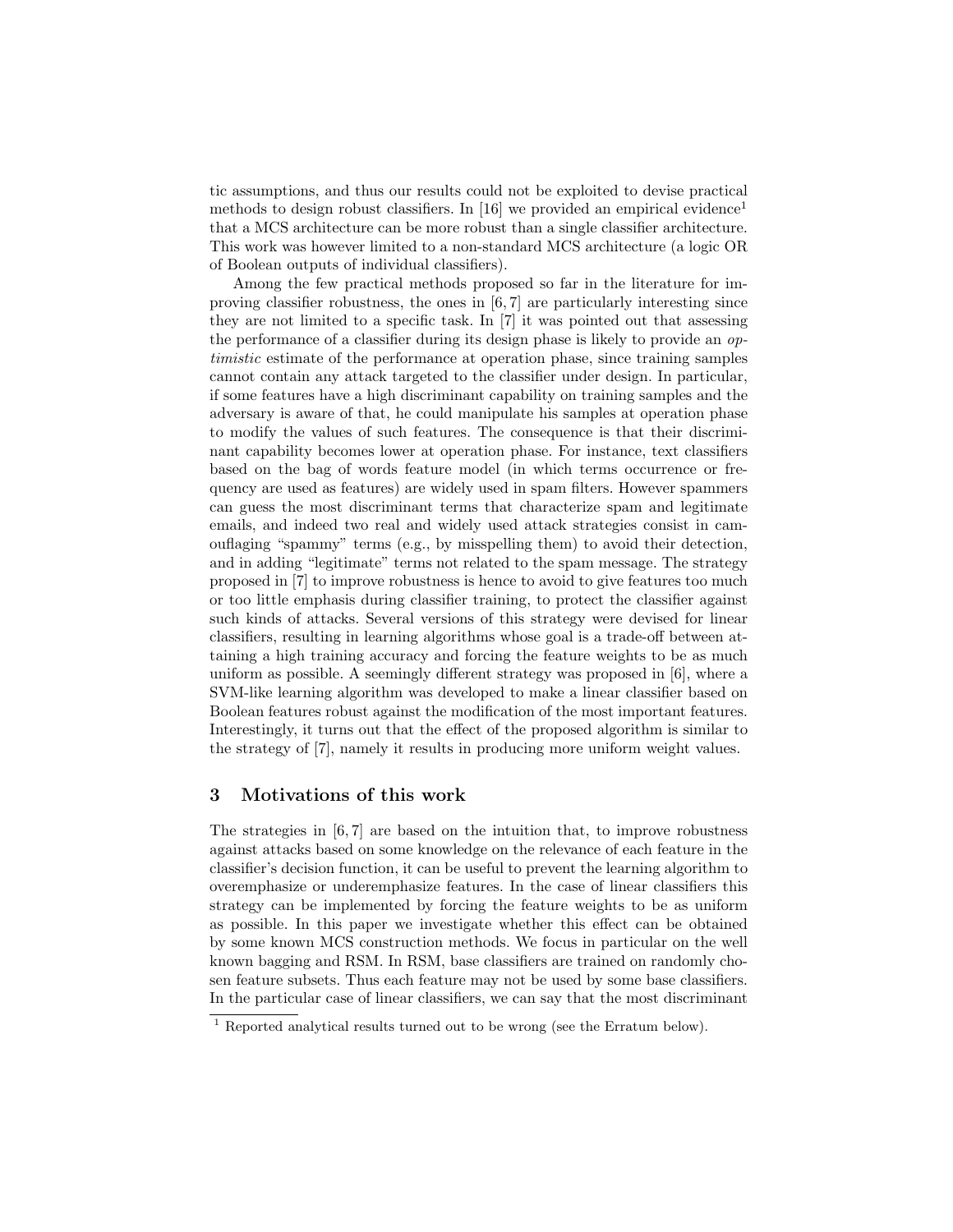features (on the training set) have a zero weight when they are not used, so their average weight across base classifiers could be lower than in a classifier trained on the whole feature set. Analogously, the average weight of less discriminant features could be higher in average, since their importance can be higher if they are used in base classifiers where the most discriminant features do not appear. When bagging is used, the training set of each base classifier is a bootstrap replicate of the original training set. Therefore, each training sample could not appear in some bootstrap replicates. One of the possible effects could be a reduction of the average weight of most discriminant features and an increase of the average weights of less discriminant ones. As mentioned above, our goal is to experimentally investigate whether and how this happens, and whether this results in a higher robustness with respect to an individual classifier, against attacks based on some knowledge on the feature discriminant capability. We focus in particular on a linear combination of linear classifiers, which can be easily analysed. Indeed the discriminant function of such a linearly combined set of classifiers can be written as:

$$
g(\mathbf{x}) = \frac{1}{K} \sum_{k=1}^{K} \left( \sum_{i=1}^{n} w_i^k x_i + w_0^k \right) = \sum_{i=1}^{n} w_i^{\text{avg}} x_i + w_0^{\text{avg}}
$$
(1)

which is still a linear discriminant function in feature space, where  $K$  is the number of base classifiers, n the number of features of each base classifier and  $w_0^{\text{avg}} \dots w_n^{\text{avg}}$  are the weights assigned by the MCS to the input features, each one computed by averaging the correspondent  $K$  weights of the base classifiers. Therefore, our goal is to understand whether the weights  $w_0^{\text{avg}} \dots w_n^{\text{avg}}$  obtained by bagging and by RSM are more uniform than the weights of a single linear classifier trained on the whole feature set and on all the available training samples, and whether this results in a higher robustness under attack with respect to an individual classifier.

# 4 Experimental setup

We first describe the method used in this paper to evaluate the robustness of a classifier, and then the data set and the classifiers used in the experiments.

#### 4.1 A method to assess the robustness of classifiers under attack

Ideally, the robustness of a classifier against a given attack should be evaluated on samples corresponding to such attack. However training samples cannot contain attacks devised against the classifier which is being designed, as pointed out in [7], and it could be very difficult to construct real attacks. Accordingly, we are currently developing a methodology to evaluate classifier's robustness, whose basic idea is to evaluate the accuracy of a classifier on artificial samples obtained by modifying the feature vectors of the available malicious testing samples with the aim of simulating the effect of a given attack of interest. Our methodology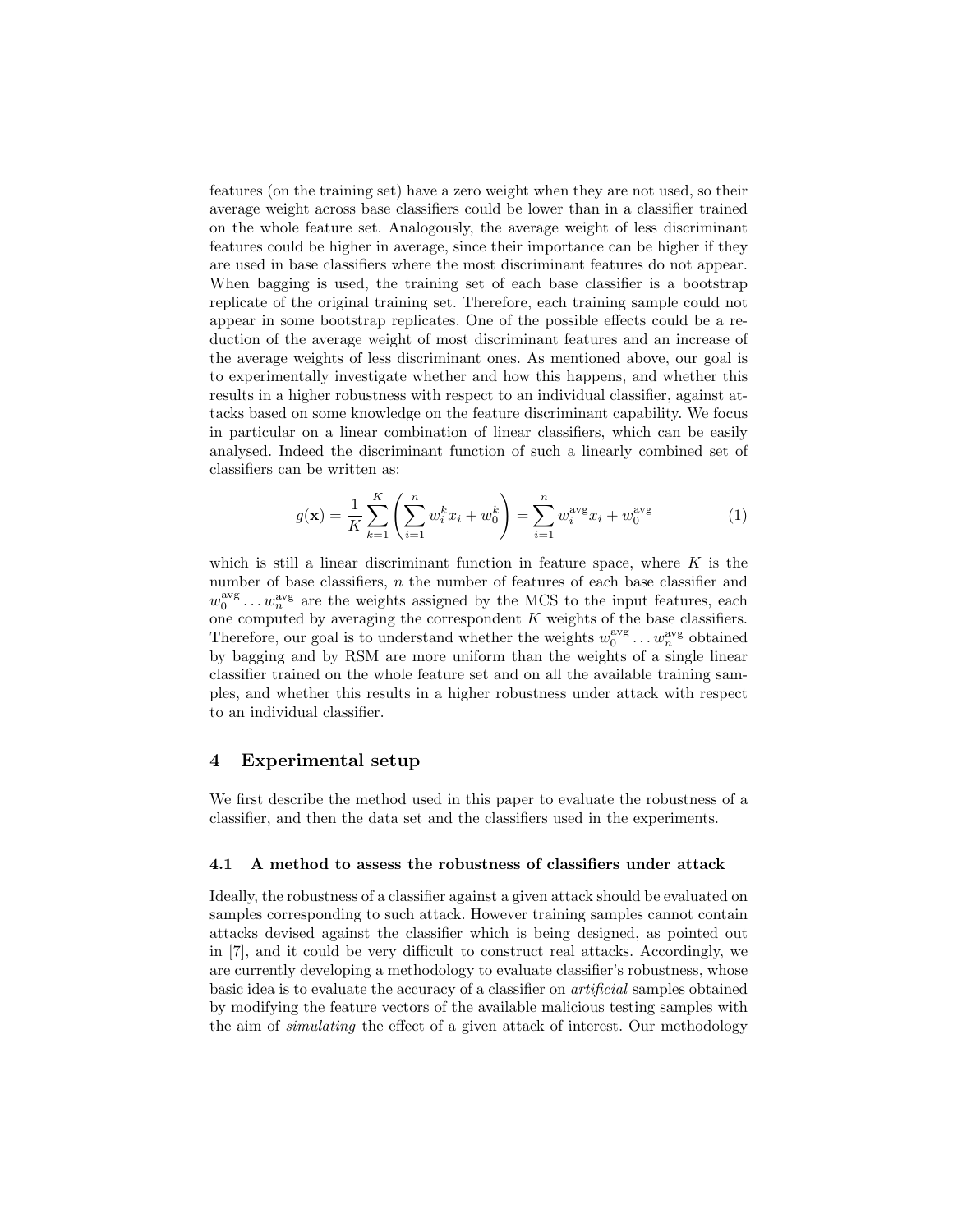is an extension of the method used in [7] to evaluate the proposed strategies to improve robustness (see Sect. 2).

The modifications to feature vectors of testing samples can be made with different criteria, depending on the specific application, the classifier and the attack to simulate. Nevertheless, in general it is useful to evaluate robustness under attacks of different strength  $[17, 6, 7]$ . The attack strength on a given sample can be measured as the distance in the feature space between the original sample and the one camouflaged by the attacker. We point out that the distance in feature space was used in [5, 18] to measure the adversary's effort in modifying a given sample. The underlying rationale is that the more modifications an adversary makes to a sample, the more is the required effort. In particular, in the case of binary features a straightforward distance measure is the Hamming distance, which amounts to the number of features modified to "camouflage" a malicious sample.

One of the conditions under which it can be interesting to evaluate robustness is a "worst case" attack, in which the adversary is assumed to exactly know the classifier's decision function. Let us denote with  $A(\mathbf{x})$  the modification of a feature vector  $x$ , with m the maximum distance in the feature space between the original and modified feature vector  $\mathbf{x}'$  according to a given metric  $d(\cdot, \cdot)$ (namely, the maximum attack strength), and with  $g(\mathbf{x})$  the discriminant function of the considered classifier, with the convention that the decision function is  $f(\mathbf{x}) = \text{sign } g(\mathbf{x}) \in \{-1, +1\}$ , and that  $+1$  and  $-1$  are the labels respectively of the malicious and legitimate class. For any given malicious pattern x, the worst case attack is the one which modifies  $x$  to the pattern  $x'$  which decreases most the value of the discriminant function  $g(\mathbf{x}')$ , under the constraint  $d(\mathbf{x}, \mathbf{x}') \leq m$ . This can be written as the solution of a constrained optimization problem:

$$
A(\mathbf{x}) = \operatorname{argmin}_{\mathbf{x}'} g(\mathbf{x}'), \text{ s.t. } d(\mathbf{x}, \mathbf{x}') \le m.
$$
 (2)

In the case when the features are Boolean (and thus m corresponds to the maximum number of features which can be modified),  $d(\cdot, \cdot)$  is the Hamming distance and the discriminant function is linear  $(g(\mathbf{x}) = \sum_{i=1}^{n} w_i x_i + w_0)$ , it is easy to see that the solution can be found as follows. First the absolute values of the weights  $|w_1|, \ldots, |w_n|$  must be sorted in decreasing order. Then the features must be considered in that order, and the values of up to  $m$  of them must be switched either from 1 to 0, if the corresponding weight is positive, or from 0 to 1, if the weight is negative.

#### 4.2 Data set and base classifiers

Our experiments were carried out on a spam filtering task. We used the TREC 2007 e-mail corpus, publicly available at http://plg.uwaterloo.ca/~gvcormac/ treccorpus07 and made up of 75,419 real e-mails (25,220 legitimate and 50,199 spam messages). We considered the first, second and third sequence of 10,000 e-mails (in chronological order) denoted in the following as  $D_1$ ,  $D_2$  and  $D_3$ , to build the training and testing sets as described below. The performance measure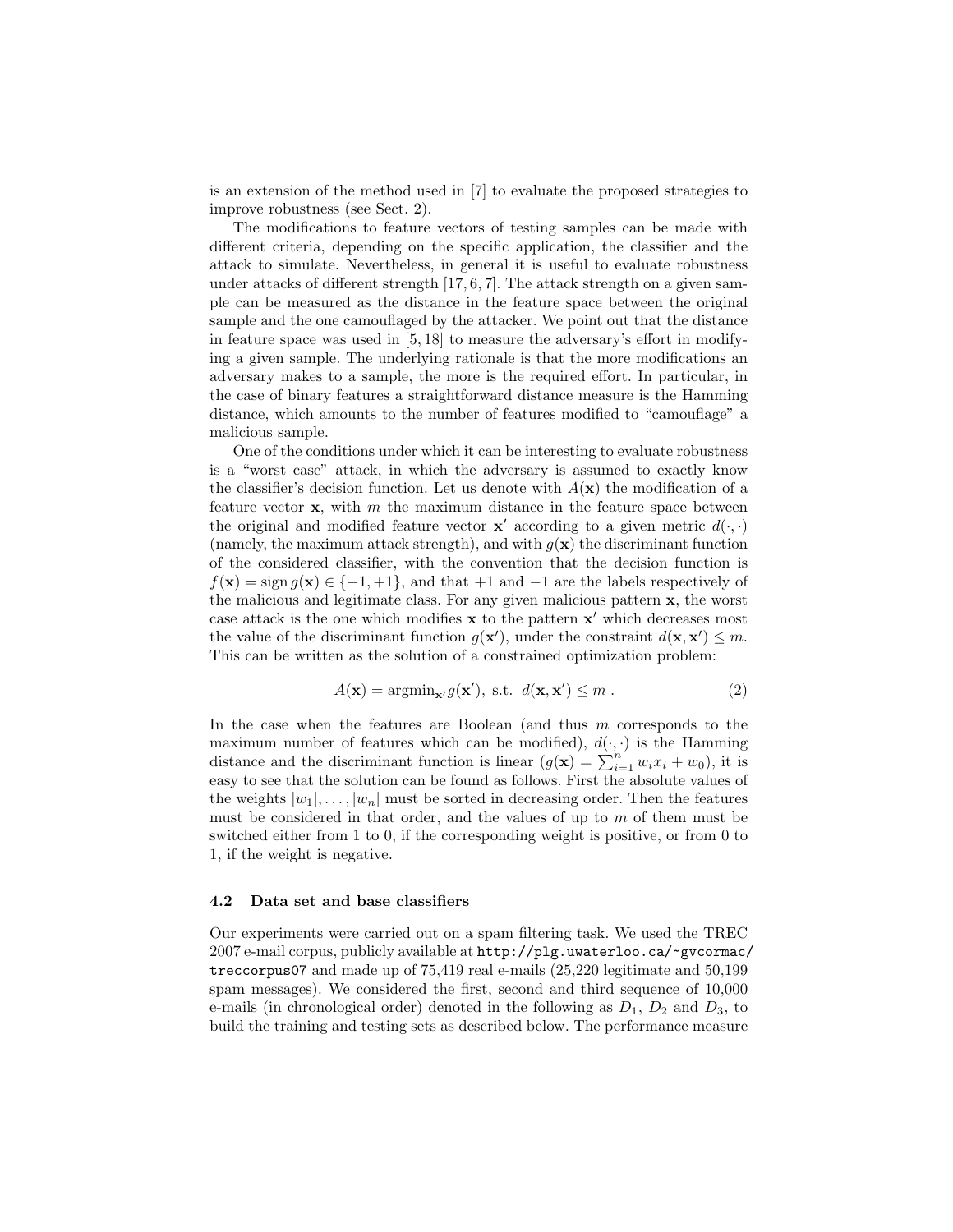adopted to evaluate accuracy and robustness is the portion of the area under the ROC curve corresponding to false positive (FP) error rates between 0 and 10%, denoted as  $AUC_{10\%}$ . Since the area under the whole ROC curve takes on values in  $[0, 1]$ ,  $AUC_{10\%}$  takes on values in  $[0, 0.1]$ . This measure was suggested in [7], to take into account the fact that in adversarial classification tasks (and especially in security applications) FP errors are typically much more harmful than false negative ones, and thus the classifier's operating point is required to have a low FP rate. We carried out two sets of experiments, with two different linear classifiers used in spam filtering tasks.

Experiment 1. In the first set of experiments we used two text classification algorithms proposed in the spam filtering literature, namely, support vector machine (SVM) [19] and logistic regression (LR) [7]. The e-mails in  $D_1$  and  $D_2$ were used to build respectively the training and testing set. We used the bag of words feature model, which is a common choice in text classification and spam filtering tasks. We first constructed a vocabulary, namely the set of distinct terms appearing in training e-mails (to this aim we used the anti-spam filter SpamAssassin [10], see below), which turned out to be 366,709. Each training and testing e-mail was then represented as a feature vector of the same size, in which each component was associated to a vocabulary term, and was set to 1 if that term occurred in the e-mail, to zero otherwise. The LR classifier was trained by maximising the classification accuracy through a gradient descent algorithm. Since the original feature set was too large for SVMs, we selected 20,000 features from training e-mails using the information gain criteria. The C parameter of the SVM learning algorithm was chosen among the values  $\{0.001, 0.01, 0.1, 1, 10, 100\}$  by maximising the  $AUC_{10\%}$  through a 5-fold cross validation on the training set. In the experiments we compared a single classifier built using LR and SVM, and MCSs built using bagging and RSM, for different ensemble sizes (3, 5 and 10), different fractions of randomly selected features from the original feature set for RSM (20%, 50%, 80%), and different training set sizes for bagging (20% and 100% of the original one). The robustness was then evaluated using the method described in Sect. 4.1 on the testing set.

Experiment 2. The second set of experiments was carried out using the popular and widespread open source anti-spam filter SpamAssassin [10] (version 3.2.5). It is made up of some hundred Boolean "tests" on the e-mail content, each one aimed at detecting a particular characteristic of spam or legitimate e-mails (for instance the presence of a typical spam word, or a known e-mail's header malformation indicating that it has been forged by an automatic software, as typically done by spammers [20]). Denoting with  $\mathbf{x} = (x_1, \ldots, x_n) \in \{0, 1\}^n$ the tests' outputs, the decision function of the whole filter can be written as  $f(\mathbf{x}) = \text{sign}\left(\sum_{i=1}^n w_i x_i + w_0\right)$  where  $\{w_0, \ldots, w_n\} \in \mathbb{R}^{n+1}$  is a set of weight values, and sign(t) = +1 if  $t \geq 0$ , -1 elsewhere. An e-mail is classified as spam (legitimate) if  $f(x) = +1$  ( $f(x) = -1$ ). In our experiments, we used only the tests whose value was not zero for at least one e-mail of the data set, which turned out to be 549. Default weight values  $w_0, \ldots, w_n$  are provided by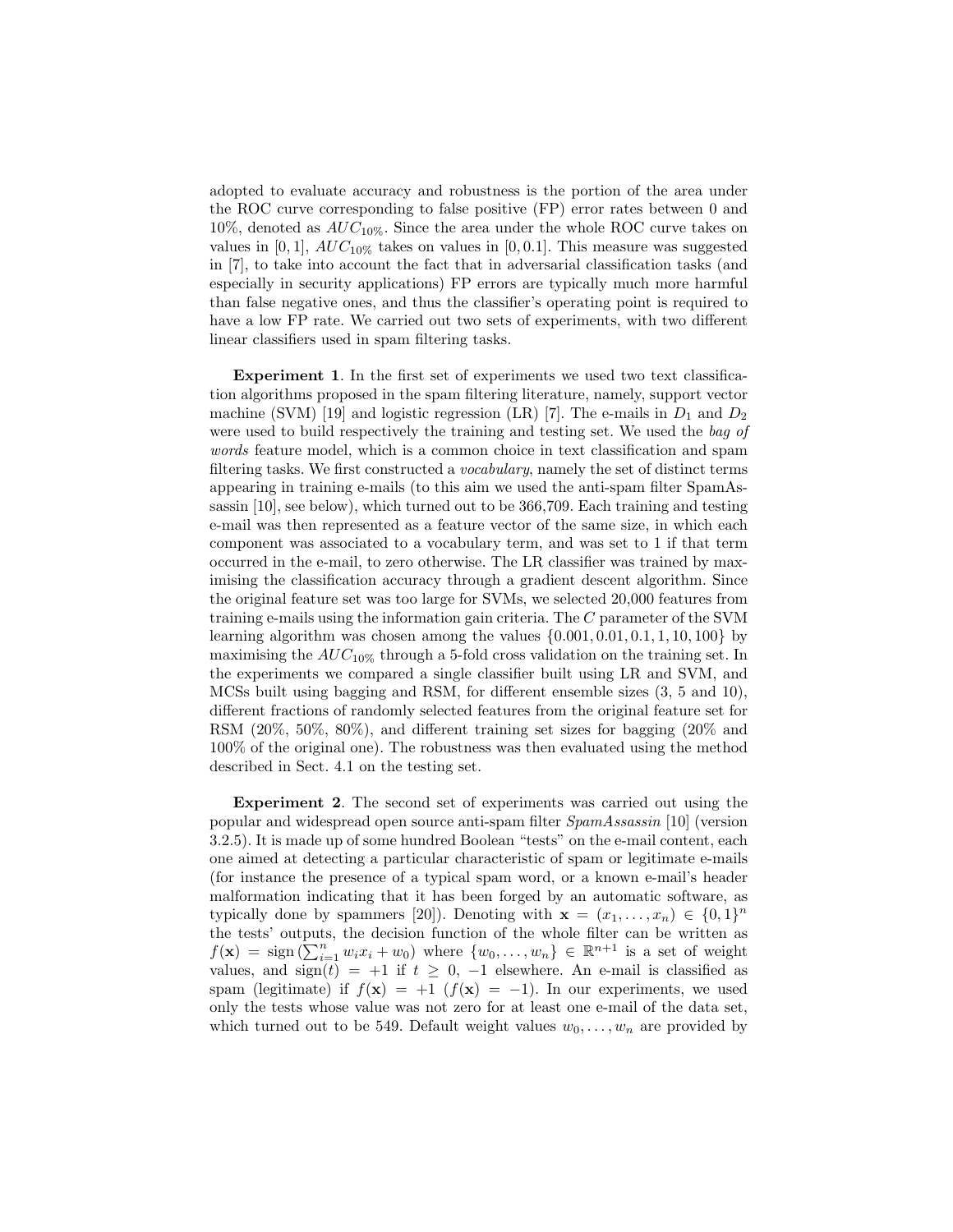SpamAssassin developers<sup>2</sup>. These values were derived by manually adjusting the values obtained by a perceptron trained over a huge amount of data, with the aim of increasing the robustness of the spam filter. Note that default weights of tests associated to characteristics of spam (legitimate) e-mails are positive (negative). We used SpamAssassin as a linear classifier, and carried out the same experiments described above for text classifiers. Namely, we computed the weight values using an individual LR and SVM classifier, and a MCS obtained using bagging and RSM, on the same base classifiers. These classifiers were also compared to the individual classifier with the default weight values, namely the standard SpamAssassin. We point out that some SpamAssassin tests (features) are based on the outputs of a text classifier, which must be previously trained. We trained it using the  $D_1$  e-mail subset. To compute the weights with the LR and SVM classifiers we used the e-mails of the  $D_2$  subset as training set. The LR an SVM classifiers were trained as in the previous experiments. Robustness was evaluated on the e-mails in  $D_3$ . Results are reported in Sect. 5.

### 5 Experimental results

The results of our experiments are reported in terms of  $AUC_{10\%}$  as a function of the attack strength m. Since the features are Boolean, we measured the attack strength  $m$  as the maximum number of features which can be modified. According to this measure, a classifier is more robust than another if it exhibits a higher  $AUC_{10\%}$  value for the same value of m. Note that the true positive (TP) classification rate of a classifier decreases as the attack strength  $m$  increases, and so does the  $AUC_{10\%}$  value. As a limit case, beyond some m value all the modified malicious testing samples are labelled as legitimate. Consequently, the TP rate equals zero for any FP value and the corresponding  $AUC_{10\%}$  equals zero as well. We also report a measure of the evenness of the feature weights assigned by the classifiers, which was proposed in [7], defined as the ratio of the sum of the top K absolute weight values to the sum of all the n absolute weight values. for  $K = 1, \ldots, n$ :

$$
F(K) = \left(\sum_{i=1}^{K} |w_{(i)}|\right) / \left(\sum_{i=1}^{n} |w_{(i)}|\right)
$$
 (3)

where  $|w_{(1)}|, \ldots, |w_{(n)}|$  are the absolute weight values sorted in decreasing order. The weight  $w_0$  is disregarded since it does not affect the  $AUC_{10\%}$  value. When all weights are equal,  $F(K) = K$ , while as the weight distribution become uneven,  $F(K)$  approaches 1 for any K value.

Experiment 1. The results obtained with text classifiers are shown in Fig. 1. We found that the robustness of MCSs significantly increased for increasing ensemble size with RSM (especially for a low feature subset size), while no significant changes were observed with bagging. This result provides some support the one reported by the authors in [14]. Due to lack of space, only the results for the

 $^2$  http://spamassassin.apache.org/tests\_3\_2\_x.html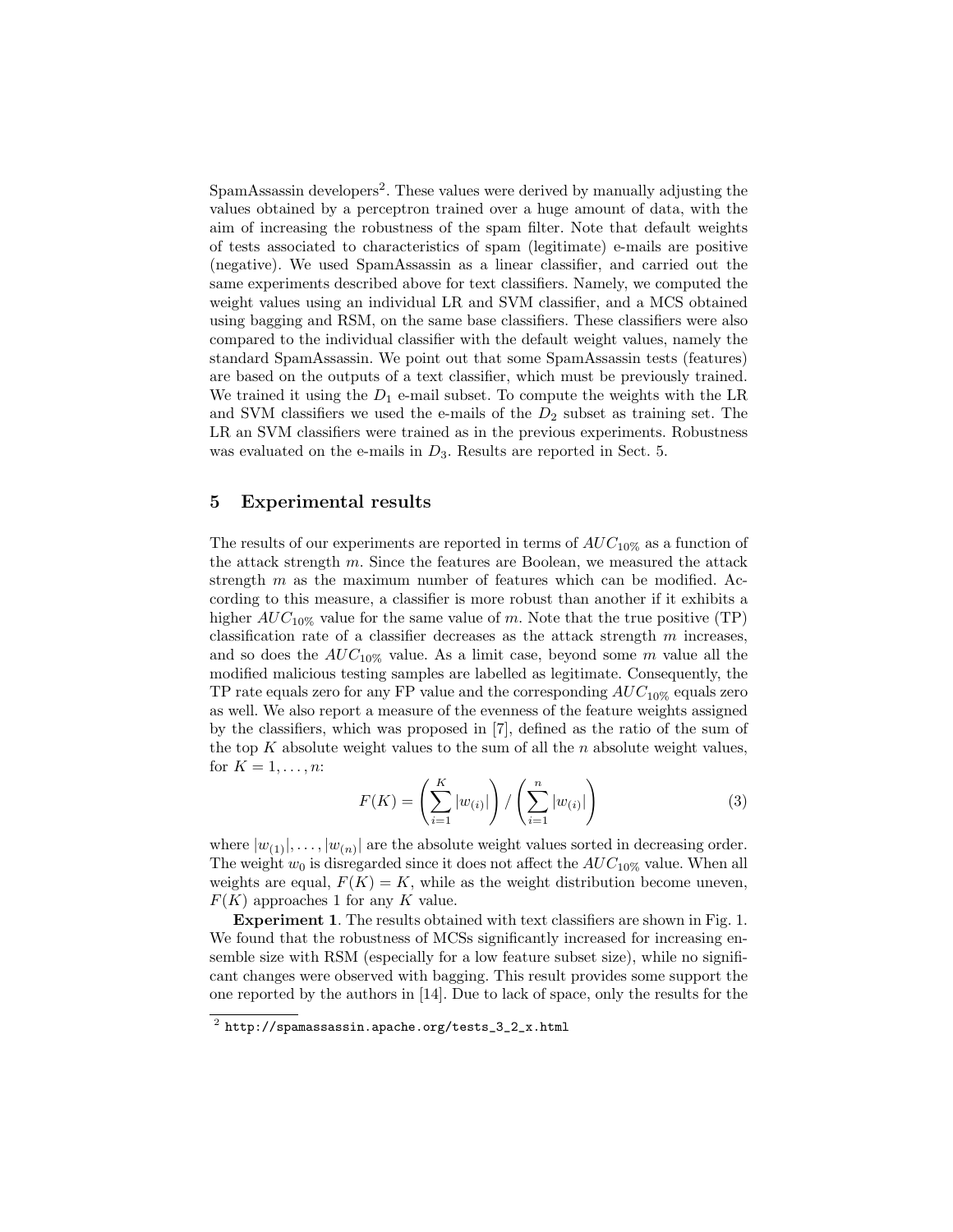

Fig. 1.  $AUC_{10\%}(m)$  (left) and  $F(K)$  (right) for single LR and SVM classifiers, and for bagging and RSM with LR and SVM as base classifiers. Top: text classifiers (exp. 1); bottom: SpamAssassin (exp. 2). For the latter, results obtained with default and uniform weights are also reported. The  $AUC_{10\%}$  value at  $m = 0$  is reported also in the legend. Results for the MCSs are averaged over 5 runs (standard deviation is not reported since it is negligible). Note that the  $AUC_{10\%}$  drops to zero when the attack strength becomes so high that all the modified malicious testing samples are labelled as legitimate, and thus the TP rate equals zero for any FP value.

largest considered ensemble size (10) are reported. Similarly, the robustness of the RSM method significantly increased as the size of feature subsets increased, while no significant difference was observed with bagging for different training set sizes. Due to lack of space, only results corresponding to the highest considered feature subset size in RSM (80%) and training set size in bagging (100%) are reported. Let us compare bagging and RSM with a single classifier. First, Fig. 1 shows for  $m = 0$  (namely, on the original testing set) the  $AUC_{10\%}$  value of bagging and RSM was nearly the same as the one of the corresponding individual classifiers trained on the original training set. This means that bagging and RSM did not improve the performance of the individual classifiers. However, for  $m > 0$  (namely, when the classifiers are under attack) both bagging and RSM allowed to obtain more even weight distributions with respect to the individual classifiers, and also exhibited a higher robustness. This result supports our main hypothesis, namely that bagging and RSM result in more uniform weight values than a single classifier (Sect. 3). This result is interesting also because it shows that although MCSs did not improve classification accuracy with respect to individual classifiers, they nevertheless allowed to improve robustness. It can also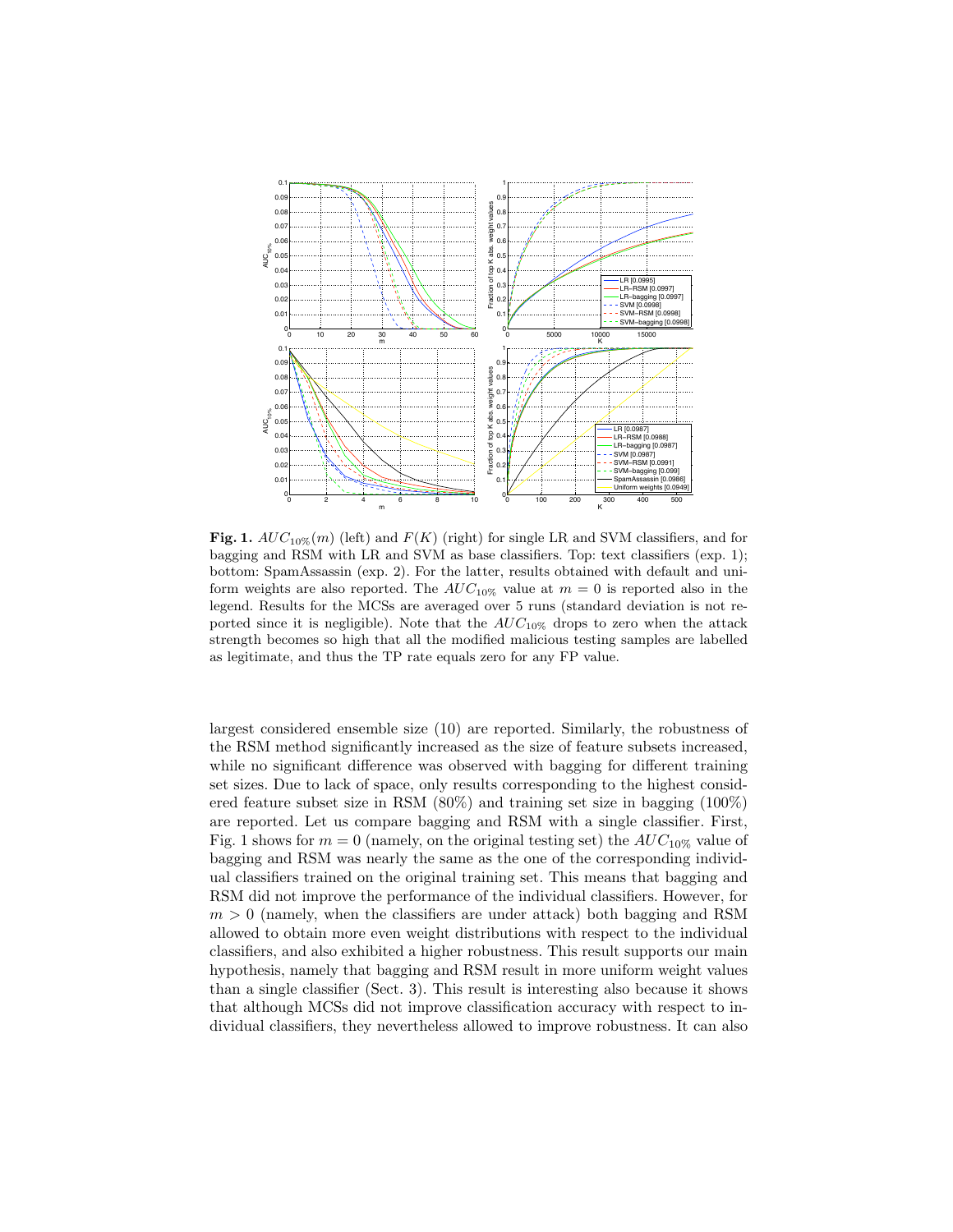be noted that in this case using a MCS did not increase the computational cost at classification phase, since the discriminant function of the MCS was linear as the one of the single classifier.

Experiment 2. The results obtained with the SpamAssassin filter as a linear classifier are reported in Fig. 1. On the basis of the results of the previous experiments, we considered only ensembles of 10 base classifiers, and feature subsets of 80% of the whole feature set for RSM. We also report the results obtained by SpamAssassin as a single classifier, both using its default weight values and using uniform weight values, equal to either  $+1$  (for features associated to characteristics of spam e-mails, see above) or to −1. As expected, SpamAssassin with uniform weights attains the highest robustness (see Fig. 1, bottom). However, it does not exploit any information about the discriminant capability of the features, and therefore it exhibits the worst performance on the original testing set without attacks  $(AUC_{10\%}$  for  $m = 0)$ . An interesting result is that weights obtained by the LR and SVM classifiers slightly outperformed the default SpamAssassin weights for  $m = 0$ , while the default values exhibited a higher robustness for  $m > 0$ , namely when the classifiers were under attack. This provides evidence that the default weights, which were manually set by SpamAssassin developers, are actually capable to improve its robustness under attack. In particular, we observed that the LR and SVM learning algorithms assigned higher weights to the most discriminant features (on training samples), which turned out to be the ones related to the text classifier included in SpamAssassin. This guaranteed to achieve higher performances when the filter was not under attack, but also undermined its robustness under attack. The corresponding default weight values were indeed lower than the ones assigned by the LR and SVM classifiers. As in the previous experiments, Fig. 1 also shows that the use of MCSs did not improve the classification accuracy when the classifiers were not under attack, but it allowed to improve the robustness when the classifiers were under attack, with the only exception of bagging with the SVM base classifier. It is interesting to note that the default SpamAssassin weights exhibited a higher robustness than bagging and RSM, besides than single classifiers.

# 6 Conclusions

While MCSs are mainly used to improve classification accuracy, inspired by [6, 7] we argued that methods like bagging and RSM could also result in improving robustness in adversarial classification tasks against attacks based on some knowledge of the classifier's discriminant function, due to a potential side effect consisting in giving more uniform weights to the features with respect to a single classifier. Reported experiments performed on a real spam filtering task, using text classifiers and a real spam filter, provided evidence that this intuition is correct. In particular, our experiments showed that, even in cases when bagging and RSM did not improve the performance of a single classifier when they are not under attack, they turned out to be significantly more robust under attack. These results provide a first sound motivation to the application of MCSs in